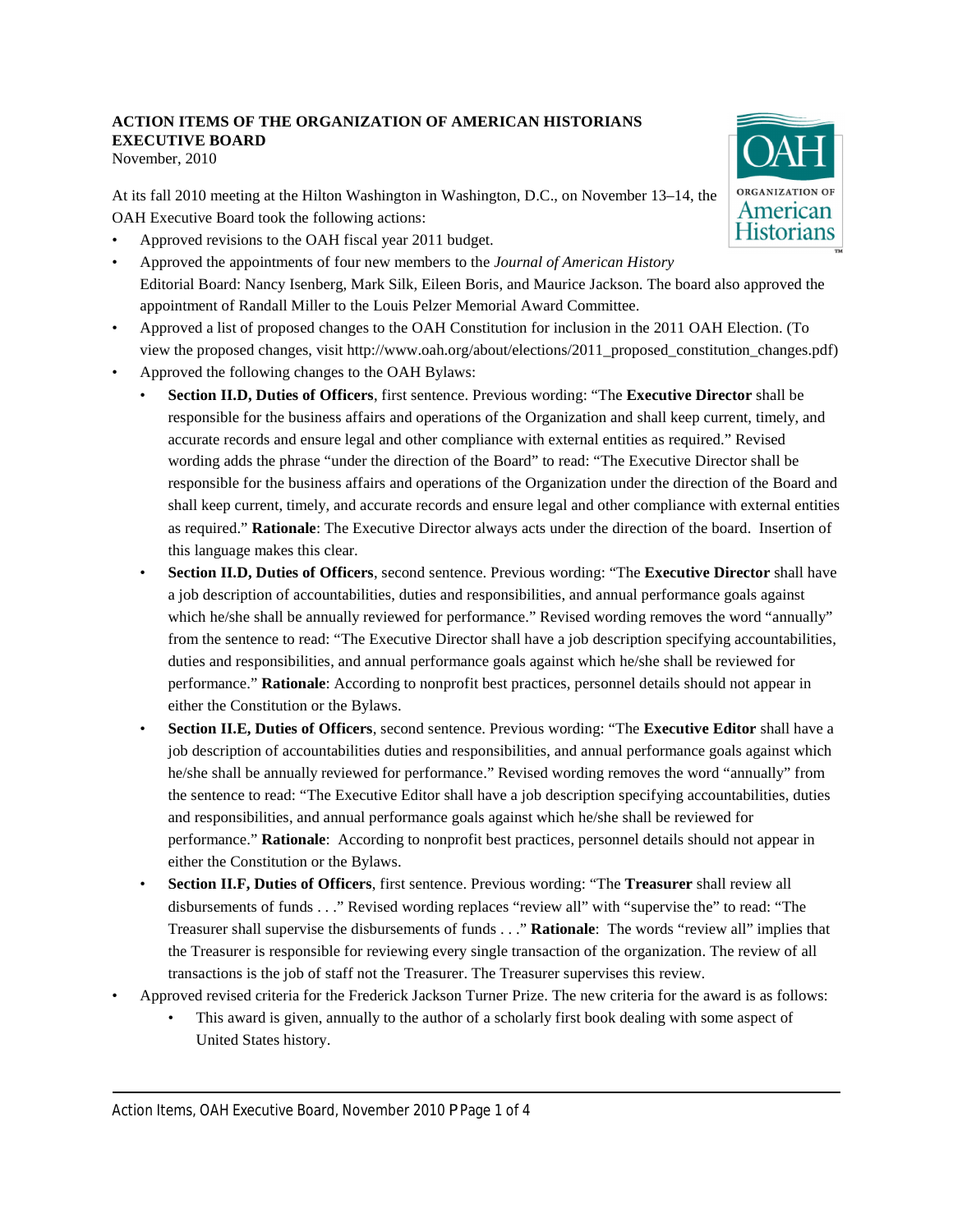- Eligible books must be published during the calendar year preceding that in which the prize is given.
- The author may not have previously published a book–length work of history.
- Submissions will be made by publishers, who may submit such books as they deem eligible.
- Copies of the book must be sent by the presses to each of the three judges by a designated deadline. Publishers may send galley proofs of books that will be published before the end of the calendar year.
- The prize committee will consist of three members chosen by the current president.
- Authorized OAH Executive Director Katherine M. Finley to seek funding to continue the OAH Community College Workshop series.
- Approved the slate of committee appointments presented by the OAH Committee on Committees:
- **Committee on Community Colleges** (*Four–Year Term: May 2011–May 2015*)

To replace Jennifer Helton and Amy Kinsel:

- 1) Christine M. Stern, Rockland Community College, State University of New York
- 2) James Ross-Nazzal, Houston Community College
- **International Committee** (*Four–Year Term: May 2011–2015*)

To replace William Pratt and Yuka Tsuchiya:

1) Beth Bailey, Temple University (Chair, May 2013*–*May 2014)

2) Donald DeBats, Flinders University (Adelaide, Australia)

• **Committee on the Status of African American, Latino/a, Asian American, and Native American Historians (ALANA) and ALANA Histories** (*Four–Year Term: May 2011–May 2015*) To replace Amrita Chakrabarti Myers:

1) Laurene McClain, City College of San Francisco (Chair, May 2013*–*May 2014)

- **OAH Committee on National Park Service Issues** (*Four–Year Term: May 2011–May 2015*) To replace Frederick Hoxie:
	- 1) Olivia Mahoney, Chicago History Museum (Chair, May 2013*–*May 2014)
- **Committee on Public History** (*Four–Year Term: May 2011–May 2015*) To replace Kathleen Franz:
	- 1) David H. Glassberg, University of Massachusetts, Amherst (Chair, May 2013*–*May 2014)
- **Committee on Teaching** (*Four–Year Term: May 2011–May 2015*) To replace Margaret Harris:

1) Donald Falls, University of South Florida

- **Committee on the Status of Women in the Historical Profession** (*Four–Year Term: May 2011–May 2015*) To replace Elizabeth Higginbotham and Emma Lapsansky*–*Werner:
	- 1) Dayo F. Gore, University of Massachusetts, Amherst
	- 2) Susan L. Johnson, University of Wisconsin, Madison
- **Ad Hoc OAH-Japanese Association for American Studies Japan Historians' Collaborative Committee** (*Four–Year Term: May 2011–May 2015*) To replace Christopher Jespersen:

1) Mari Yoshihara, University of Hawai'i

• **OAH Delegate to the American Council of Learned Societies** (*Four–Year Term: January 1, 2012–December 31, 2015*) To replace Sarah Deutsch: 1) Thomas Bender, New York University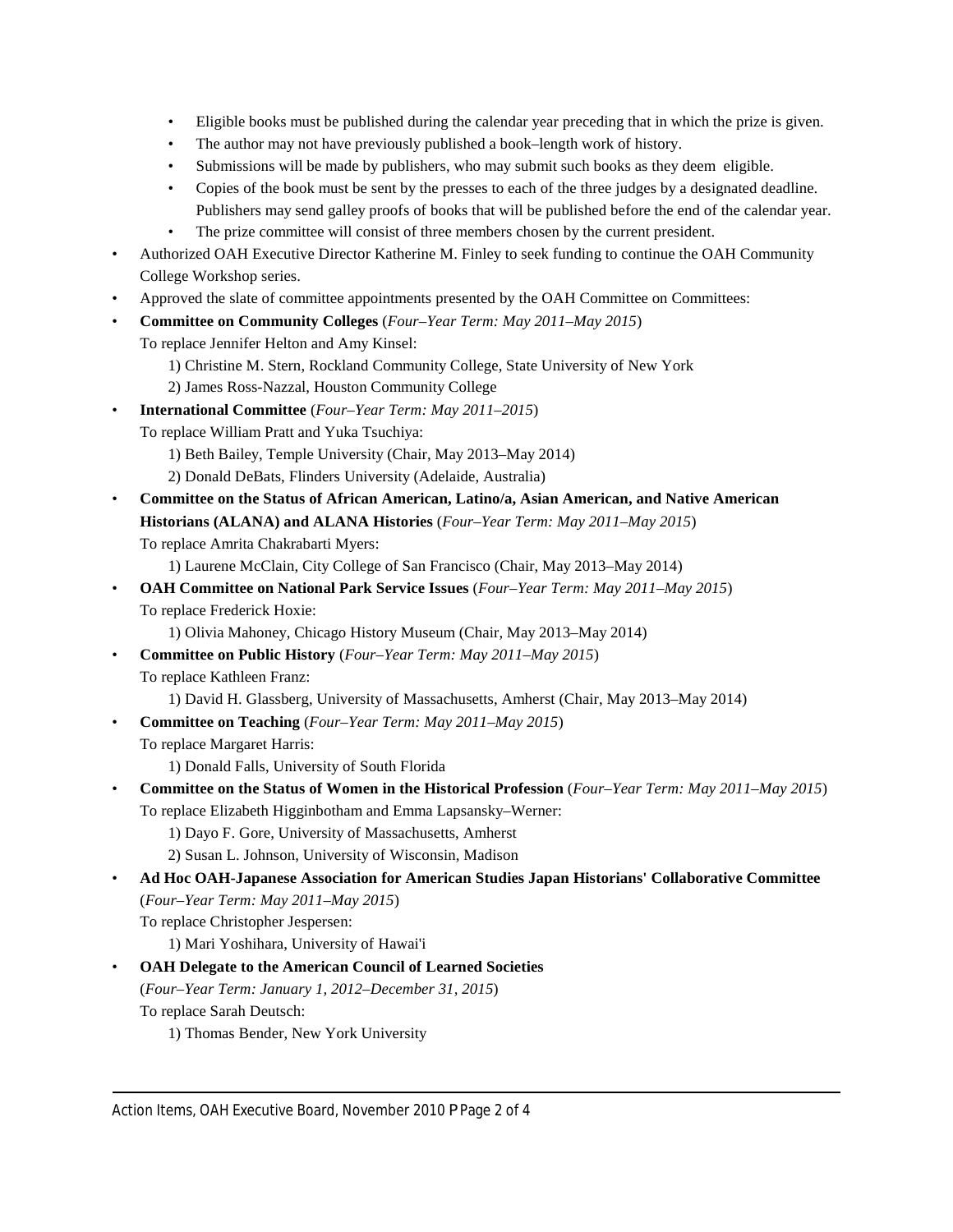| $\bullet$ | Willi Paul Adams Award Committee (Four–Year Term: May 2011–May 2015)                             |
|-----------|--------------------------------------------------------------------------------------------------|
|           | To replace Manfred Berg, Anne Foster, Kristin Hoganson, and Nelson Ouellet:                      |
|           | 1) Charles J. McClain, University of California, Berkeley (Chair)                                |
|           | 2) Nancy L. Green, École des hautes études en sciences sociales, Paris                           |
|           | 3) Masako Lino, Tsuda College, Tokyo                                                             |
|           | 4) Mae M. Ngai, Columbia University                                                              |
| $\bullet$ | Erik Barnouw Award Committee (Three-Year Term: May 2011-May 2014)                                |
|           | To replace Elspeth Brown:                                                                        |
|           | 1) Desirée Garcia, Arizona State University (Chair May 2012–May 2013)                            |
| ٠         | Ray Allen Billington Prize Committee (Two-Year Term: May 2011–May 2013)                          |
|           | To replace Kathleen DuVal, David Rich Lewis, and Pablo Mitchell:                                 |
|           | 1) Michael Lansing, Augsburg College (Chair)                                                     |
|           | 2) Colleen O'Neill, Utah State University                                                        |
|           | 3) Matthew Klingle, Bowdoin College                                                              |
| $\bullet$ | Binkley-stephenson Award Committee (Three-Year Term: May 2011-May 2014)                          |
|           | To replace Claire Strom:                                                                         |
|           | 1) Gail Radford, University of Buffalo (Chair May 2012-May 2013)                                 |
| $\bullet$ | Avery O. Craven Award Committee (One-Year Term: May 2011-May 2012)                               |
|           | To replace Tera Hunter, Anthony Kaye, and Hannah Rosen                                           |
|           | 1) Edward B. Rugemer, Yale University (Chair)                                                    |
|           | 2) Chandra Miller Manning, Georgetown University                                                 |
|           | 3) C. Wyatt Evans, Drew University                                                               |
| ٠         | Merle Curti Award Committee (One-Year Term: May 2011-May 2012)                                   |
|           | To replace Margo Anderson, Mary Kupiec Cayton, Kevin Kruse, Bruce Kuklick, and Penny Von Eschen: |
|           | 1) Linda Gordon, New York University (Chair)                                                     |
|           | 2) Pekka Hämäläinen, University of California, Santa Barbara                                     |
|           | 3) Scott R. Nelson, College of William and Mary                                                  |
|           | 4) Seth Rockman, Brown University                                                                |
|           | 5) Martha A. Sandweiss, Princeton University                                                     |
| $\bullet$ | Ellis W. Hawley Prize Committee (One-Year Term: May 2011-May 2012)                               |
|           | To replace Jennifer Klein, Bryant Simon, and Martin Summers:                                     |
|           | 1) Meg Jacobs, MIT (Chair)                                                                       |
|           | 2) Alison E. Isenberg, Rutgers, The State University of New Jersey                               |
|           | 3) Matthew Lassiter, University of Michigan                                                      |
|           | 4) Douglas C. Rossinow, Metropolitan State University                                            |
|           | 5) Bruce J. Schulman, Boston University                                                          |
| $\bullet$ | OAH-Immigration and Ethnic History Society John Higham Travel Grants                             |
|           | (Three-Year term: May 2011-May 2014)                                                             |
|           | To replace Elliott Barkan:                                                                       |
|           | 1) Andrew K. Sandoval-Strausz, University of New Mexico                                          |
|           |                                                                                                  |